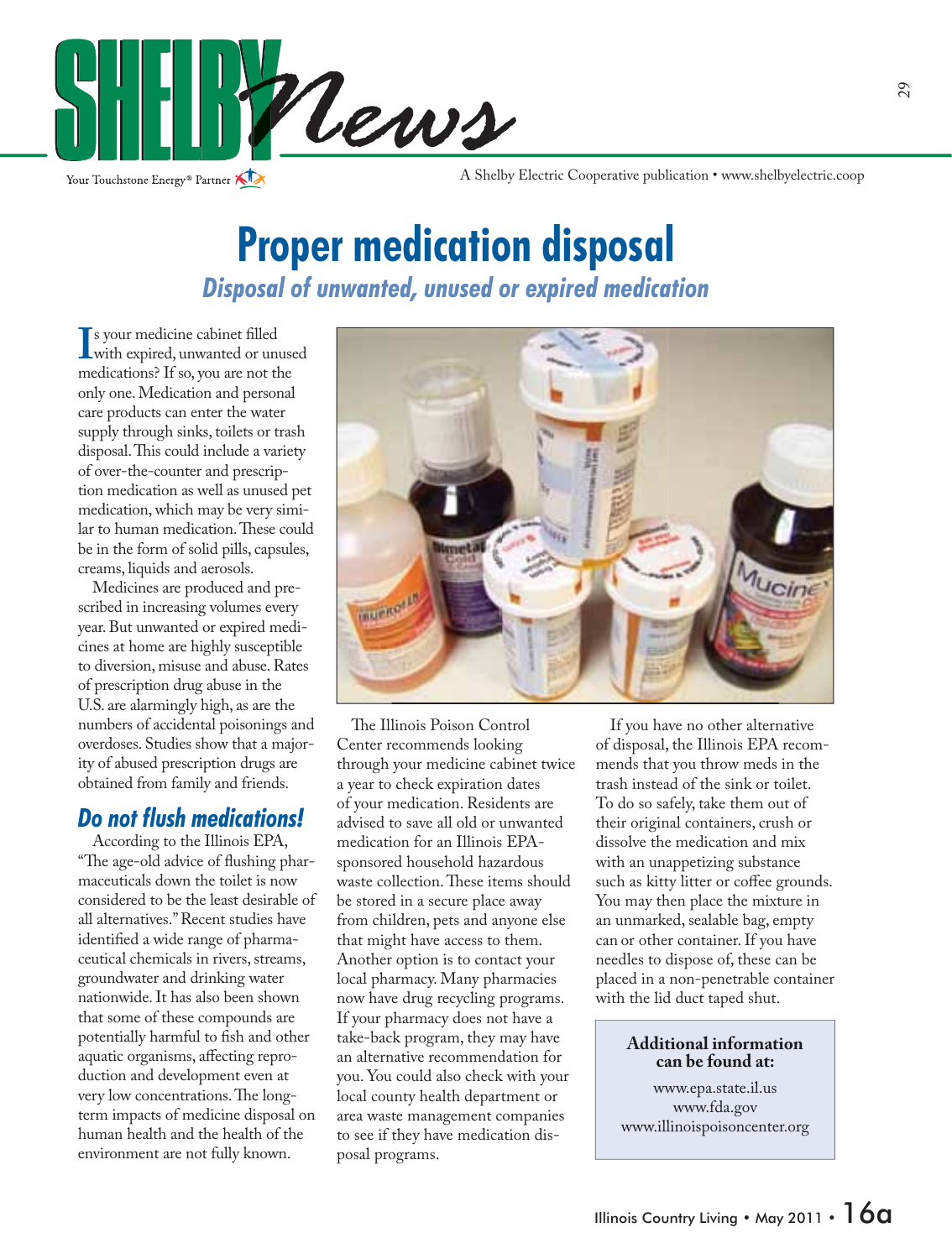



**Cooperative offices** *will be closed on Monday, May 30 in observance of Memorial Day.*



P.O. BOX 560 Shelbyville, IL 62565 **Phone: 217-774-3986 Fax: 217-774-3330 www.shelbyelectric.coop twitter.com/YourCoop facebook.com/YourCoop**

**Office Hours:** 7:30 a.m. - 4:30 p.m.



**Shelby Energy 1-217-774-2311** 24-hours-a-day

# Get Faster!



Affordable Wireless Broadband Internet 217-774-2323

or e-mail subscriberinterest@pwr-net.coop

**New subscribers to PWR-net can receive one month free by referring to** promo code 2410.

*(A two-year service agreement is required)*

### OUTAGE REPORT *LINE OUTAGES*

| <b>DATE</b> | <b>HOURS</b> | <b>SUBSTATION</b> | <b>CAUSE</b>      | <b>MEMBERS</b><br><b>AFFECTED</b> |
|-------------|--------------|-------------------|-------------------|-----------------------------------|
| 3/4/2011    | 2.45         | Lakewood          | Trees             | 12.7                              |
| 3/8/2011    | 1.15         | Yantisville       | Broken conductor  | 75                                |
| 3/22/2011   | 1.45         | Lakewood          | Planned work      | 94                                |
| 3/29/2011   | 1.15         | Lakewood          | Planned work      | 58                                |
| 3/29/2011   | 2.20         | Richland          | Equipment failure | 134                               |
| 3/29/2011   | 3.00         | Richland          | Equipment failure | 385                               |

### *SUBSTATION OUTAGES*

| <b>DATE</b> | <b>HOURS</b> | <b>SUBSTATION</b> | <b>CAUSE</b>   | <b>MEMBERS</b><br><b>AFFECTED</b> |
|-------------|--------------|-------------------|----------------|-----------------------------------|
| 3/8/2011    | 0.50         | Pana              | Power supplier | 570                               |
| 3/8/2011    | 0.50         | Wenonah           | Power supplier | 417                               |
| 3/8/2011    | 0.50         | Velma             | Power supplier | 1306                              |
| 3/12/2011   | 2.30         | Grove City        | Unknown        | 100                               |
| 3/23/2011   | 1.20         | Grove City        | Unknown        | 100                               |

**PWR-net & WildBlue Internet 1-877-994-2323**

weekdays

**Shelby Electric Cooperative 1-800-677-2612 1-217-774-3986** 24-hours-a-day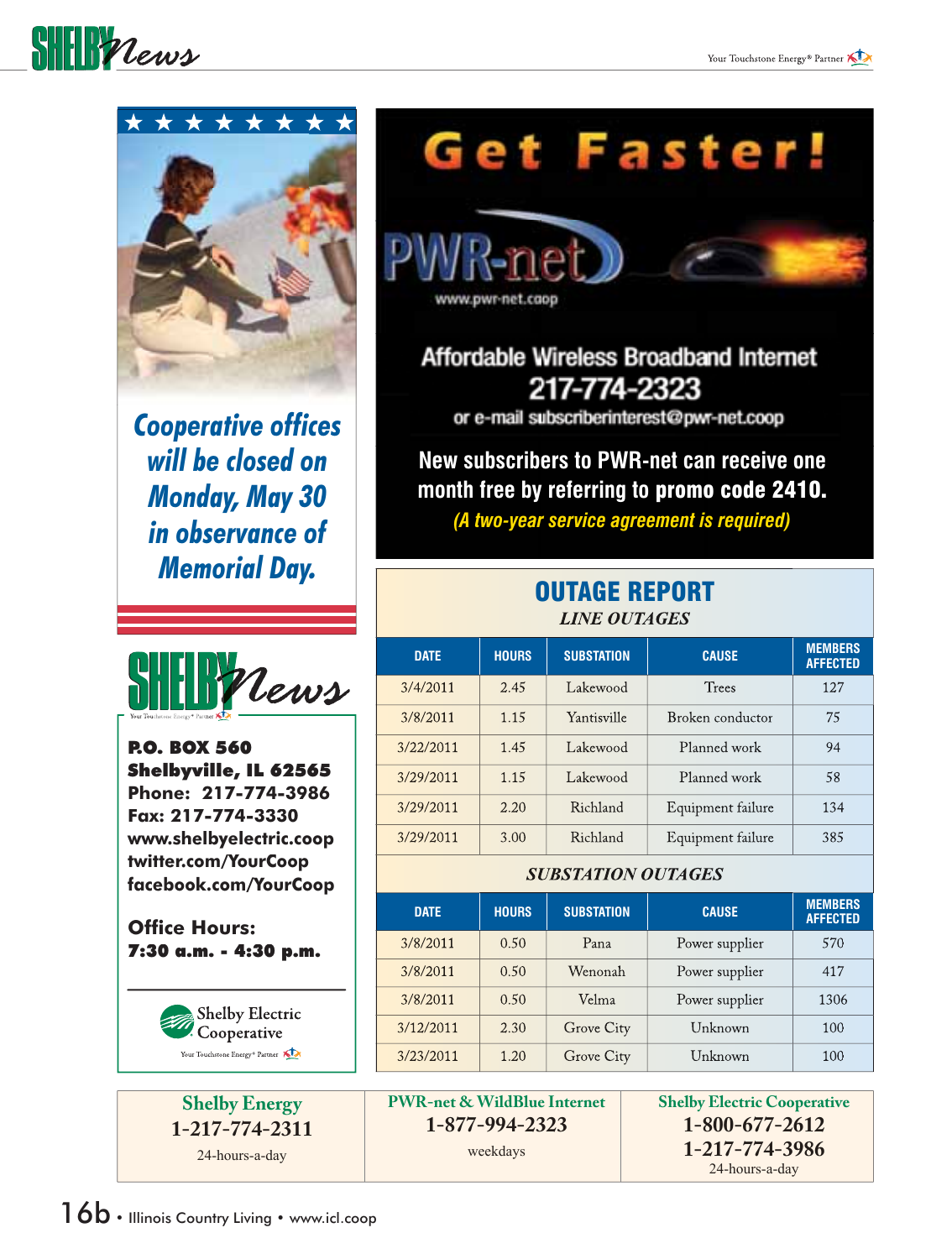



### **Plan to attend your cooperative's annual meeting** *Please note the change in location this year*

**M**ark your calendars now<br>Cooperative annual meeting o Cooperative annual meeting of members to be held Friday, June 10, 2011. This year's meeting will be held in a new location – at the historic Chautauqua building in Forest Park, Ninth Street, Shelbyville.

 "For years the cooperative has used the Shelby County 4-H Fairgrounds so we want our members to note the change of venue,"

said Executive Assistant Christy Biddle. "Nothing really changes except for the location of where the meeting will be held," added Biddle.

 Members will receive their annual meeting notice in the mail later this month. The notice will have a map with directions to Forest Park. Be on the look out for your 2011 annual meeting notice. The notice will also contain information about the cooperative, a meeting agenda and

registration information.

 As in previous years, a barbecue pork chop dinner will be served between 11 a.m. and 12:45 p.m. prepared by the Pork Producers of Shelby County. Registration begins at 10:30 a.m. The business meeting will begin at 1 p.m.

 Hope to see you Friday, June 10, 2011 at the Chautauqua building in Forest Park, Shelbyville.